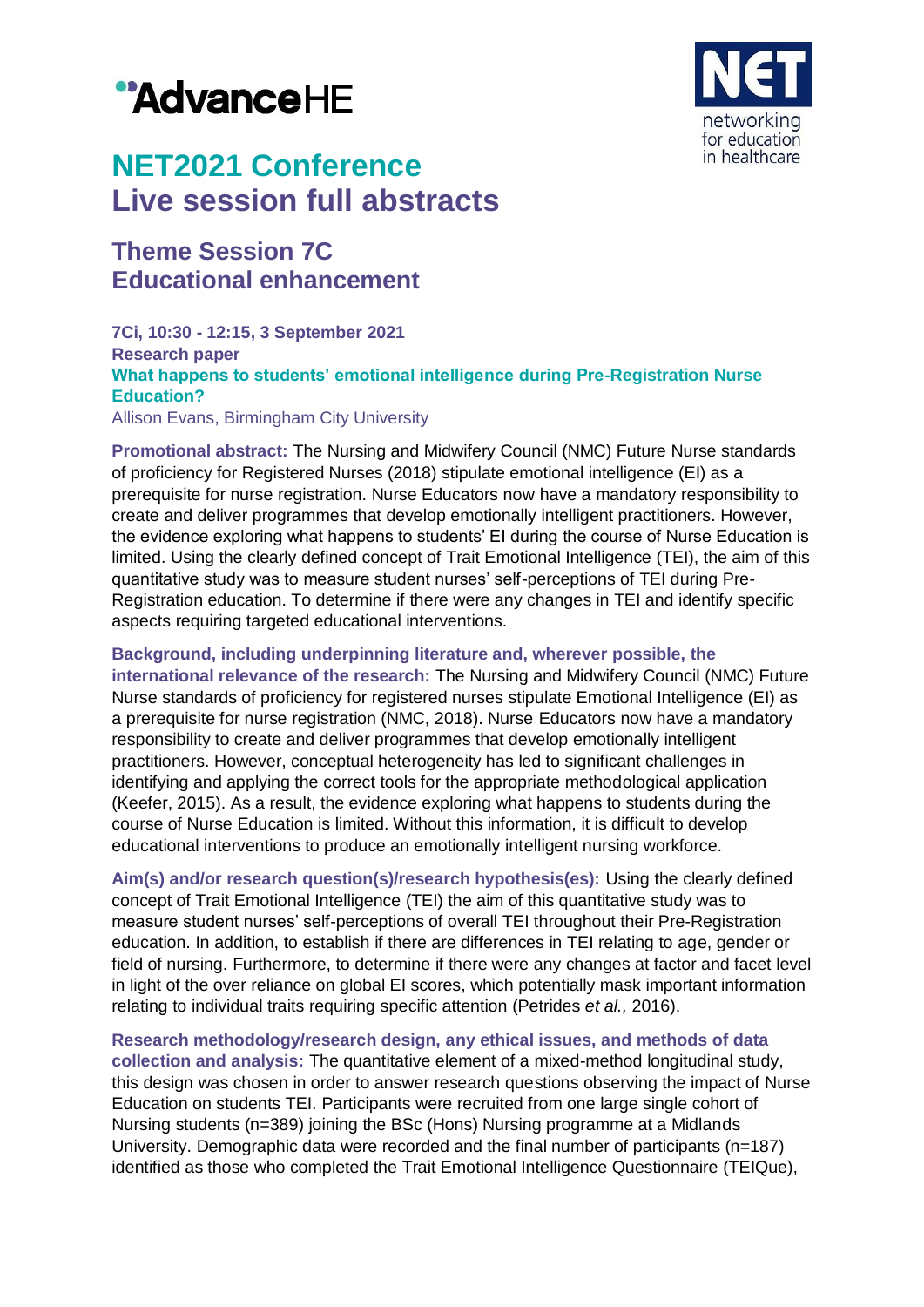(Petrides, 2009) on all three occasions (T1, T2 and T3). Differences between variables were tested using non-parametric and parametric tests according to distribution and group size.

**Key findings and recommendations:** There were no significant differences between groups observed in relation to gender, age or field of nursing by the end of the programme (T3). However, there were multiple differences at every level (facet, factor and total TEI) between scores generated at the beginning (T1) and the end (T3) of the course. For example, there was a significant difference between self-motivation scores at T1, T2, and T3 (V=.35, F(2, 185)=49.75, p=.001). Pairwise comparisons showing a reduction in scores over time (T1-T3, p=.001). A pattern replicated for the majority of facets, factors and including total TEI (V=.23, F(2, 185)=28.17, p=.001). Pairwise comparisons identifying a difference between T1 and T3 (p=.001) demonstrating an overall reduction in total TEI.

**Three key points to indicate how your work contributes to knowledge development within the selected theme:** There are some differences in TEI, particularly at facet level, associated with gender, age and field of nursing. However, these are no longer apparent by the end of the programme. More significant is the incremental reduction in TEI at facet, factor and global levels, which has important implications for the design and delivery of Pre-Registration Nursing courses.

#### **References:**

Keefer, K.V. (2015) 'Self-report Assessments of Emotional Competencies: A Critical look at methods and meanings.' *Journal of Psychoeducational Assessment*, 33(1), 3-23.

Nursing and Midwifery Council (2018) *Standards of proficiency for registered nurses*. Available at: [https://www.nmc.org.uk/standards/standards-for-nurses/standards-of](https://www.nmc.org.uk/standards/standards-for-nurses/standards-of-proficiency-for-registered-nurses/)[proficiency-for-registered-nurses/](https://www.nmc.org.uk/standards/standards-for-nurses/standards-of-proficiency-for-registered-nurses/) [Accessed: 21 February 2020].

Petrides, K.V. (2009) 'Psychometric properties of the Trait Emotional Intelligence Questionnaire', in Stough, C., Saklofske, D.H. & Parker, J.D. (eds) *Advances in the assessment of emotional intelligence*. New York: Springer. Doi: 10.1007/978-0-387-88370-  $0 - 5.$ 

Petrides, K.V., Mikolajczak, M., Mavroveli, S., Sanchez-Ruiz, M., Furnham, A. & Perez-Gonzalez, J. (2016) 'Developments in Trait Emotional Intelligence Research.' *Emotion Review*, 8 (4), 335–341.

**Keywords:** Trait Emotional Intelligence (TEI), Measurement, Pre-Registration Nurse Education.

#### **7Cii, 10:30 - 12:15, 3 September 2021 Research paper Team Series: A collaboration with a medical reservist regiment to promote resilience in student nurses**

Dr Jo Corlett and Tom McConnachie, University of Dundee

**Promotional abstract:** The need for nurses and Nursing students to be resilient is well recognised, but research providing evidence of educational interventions which improve resilience in student nurses is scarce. The School of Health Sciences collaborated with 225 Medical Reservists to deliver the Team Series in each year of its Pre-Registration Nursing programme. Each day-long voluntary event comprises team tasks designed to test situational awareness, decision making, communication, relational skills and problem solving. A qualitative study exploring the perceptions of student and staff participants of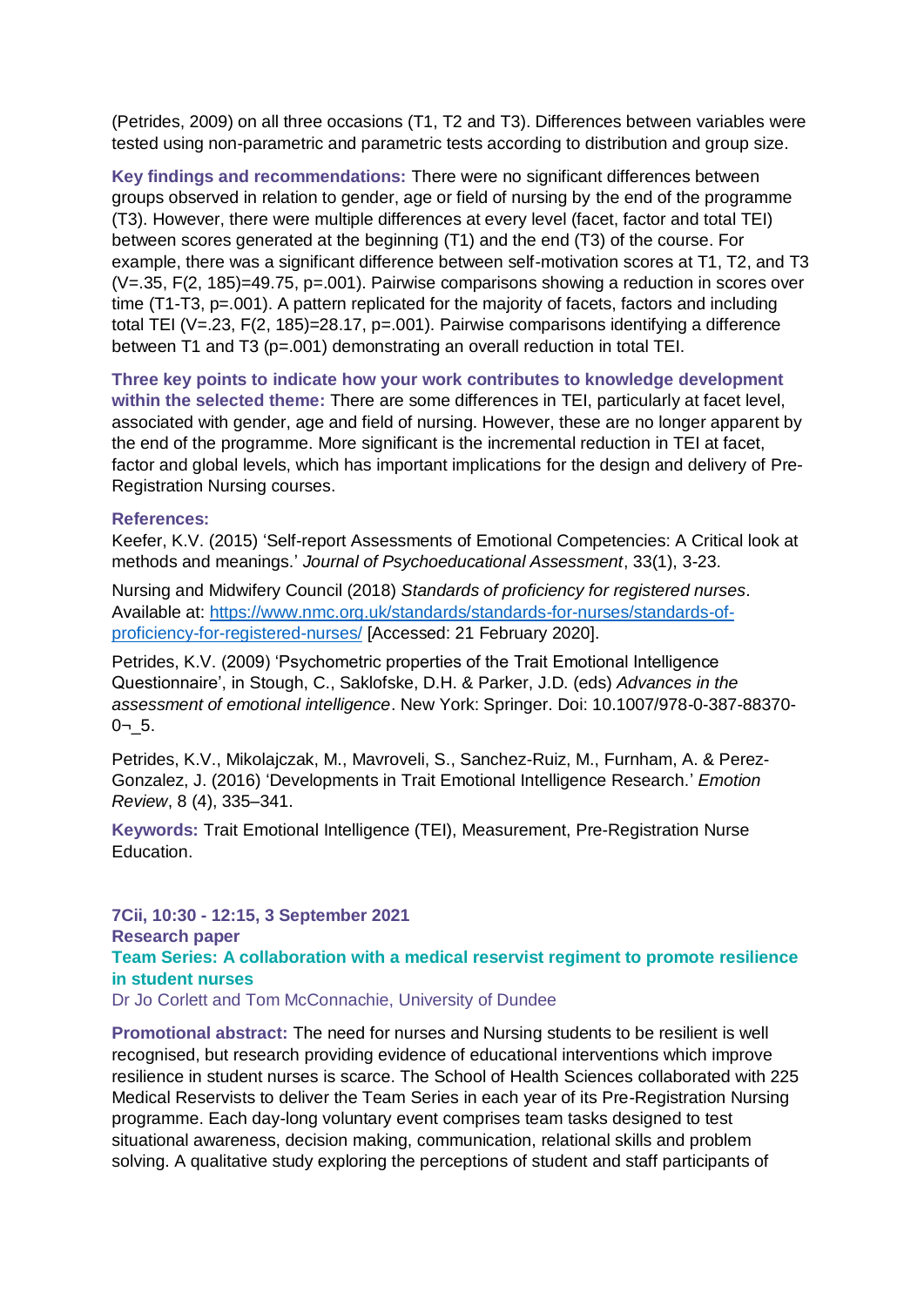these events discovered resilience was promoted as students developed self-awareness and self-confidence as a result of team work.

**Background, including underpinning literature and, wherever possible, the international relevance of the research:** The need for nurses and Nursing students to be resilient is well recognised globally (Thomas & Asselin, 2018; Jenkins *et al.*, 2019), but research providing evidence of educational interventions which improve resilience in student nurses is scarce (Pines *et al*., 2014; McGowan & Murray 2016). Our School worked in collaboration with 225 Medical Regiment Scotland to deliver team building and leadership activities (the Team Series) to Pre-Registration student nurses aimed at increasing their physical and emotional resilience: A day-long voluntary event each year fosters situational awareness, decision making, communication, relational skills, problem-solving and physical abilities in small teams of students.

**Aim(s) and/or research question(s)/research hypothesis(es):** The aim was to explore participants' experiences to discover what skills students acquired and whether these increased their resilience.

The objectives were:

- 1. To identify the knowledge and skills students develop as a result of participating in the Team Series.
- 2. To explore students' perceptions of the concept of resilience.
- 3. To explore whether (and if so how) students' feel their resilience has been enhanced as a result of their participation.
- 4. To gather examples of where students' have applied the skills they have learned during the Team Series.
- 5. To explore the views of staff (academic and medical reservists).

**Research methodology/research design, any ethical issues, and methods of data collection and analysis:** A naturalistic qualitative design was utilised via focus groups with students, medical reservists and academic staff. Two interview guides were developed and piloted, one for staff/reservists, one for students. Fourteen students participated in two focus groups. Ten staff participated in two focus groups and two individual interviews. A convenience sample of 10 reservists formed a separate focus group. Focus groups and interviews were audio-recorded and transcribed verbatim. An inductive thematic analysis was conducted applying Braun & Clarke's (2006) six stage process. The University Ethics Committee approved the study, which was also checked for compliance with general data protection regulations.

**Key findings and recommendations:** Five themes were identified: having fun, building confidence, team working, promoting resilience and the pros and cons of collaborating with a military organisation. Team working is divided into sub-themes highlighting the specific skills students were utilising: active listening, negotiation, strategic thinking and problem-solving, playing to strengths, mutual support and being kind. Examples of mature leadership were evident with shared leadership and follower leadership behaviour observed. These findings will be discussed in more detail during the presentation.

A key finding is that resilience is based upon self-awareness, self-esteem and selfconfidence. Self-belief is closely related to students' perceptions of their clinical competence, both clinical skills and leadership abilities. The Team Series helps students to develop these attributes, however, as one-off activities each year they are limited. Activities and learning opportunities to promote resilience need to be embedded throughout Nursing curricula. Collaboration with 225 Medical Regiment resulted in effective learning opportunities being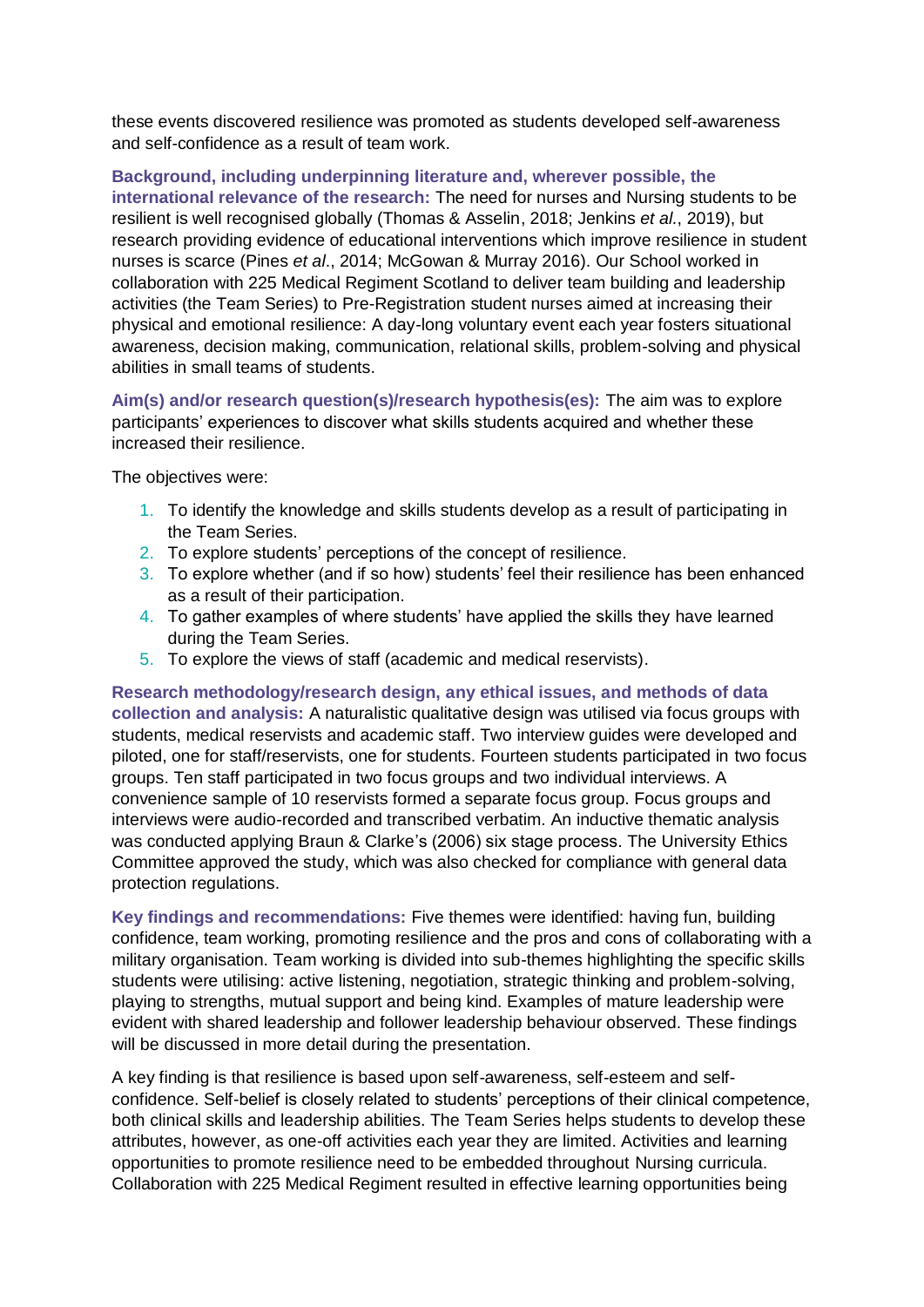provided for students which would not have been feasible for the School to deliver alone. However, it has to be recognised that some individuals may not wish to engage with a military organisation and alternative ways for students to achieve similar learning outcomes need to be in place.

**Three key points to indicate how your work contributes to knowledge development within the selected theme:**

- 1. Student nurses need to acquire skills that help them be resilient in coping with the demands not only of their programme of study, but also as qualified practitioners. This study demonstrates how collaboration with an external organisation with specialist expertise can support this skill development.
- 2. Self-awareness and self-confidence are critical components of resilience building. Providing learning opportunities for students to engage in team working and leadership activities can help promote this confidence.
- 3. Resilience-building activities need to be threaded throughout curricula in order for them to be most effective.

#### **References:**

Braun V. & Clarke V. (2006) 'Using thematic analysis in psychology.' *Qualitative Research in Psychology*, 3, 77-101.

Jenkins, E.K., Slemon, A., O'Flynn-Magee, K. & Mahy, J. (2019) 'Exploring the implications of a self-care assignment to foster undergraduate nursing student mental health: Findings from a survey research study.' *Nurse Education Today*, 81,13-18.

McGowan J.E. & Murray K. (2016) 'Exploring resilience in nursing and midwifery students: A literature review.' *Journal of Advanced Nursing*, 72(10), 2272-2282.

Pines, E.W., Rauschhuber, M.L., Cook, J.D., Norgan, G.H., Canchola, L., Richardson, C. & Jones, M.J. (2014) 'Enhancing resilience, empowerment and conflict management among baccalaureate students.' *Nurse Educator*, 39(2), 85-90.

Thomas, L.J. & Asselin, M. (2018) 'Promoting resilience among nursing students in clinical education.' *Nurse Education in Practice*, 28, 231-234.

**Keywords:** Resilience-Building, Self-Confidence, Team-Working, Leadership, Collaboration.

**7Ciii, 10:30 - 12:15, 3 September 2021 Research paper Resilience and mental wellbeing of Pre-Registration students during COVID-19** Dr Jo Corlett, Julie Smith and Jon Revis, University of Dundee

**Promotional abstract:** This session will present the results of a mixed-methods study that measured the impact of COVID-19 on students' resilience and mental wellbeing and explored students' views of additional interventions and support required. The results demonstrate that resilience and mental wellbeing reduced over time, with male and younger students being more vulnerable. Students shared positive views of being in lockdown, such as spending time with family, but also spoke of the isolation many of them experienced. Opportunities to engage with peers online were advocated. Online action learning sets are now being piloted to test whether this type of peer support can enhance resilience and mental wellbeing.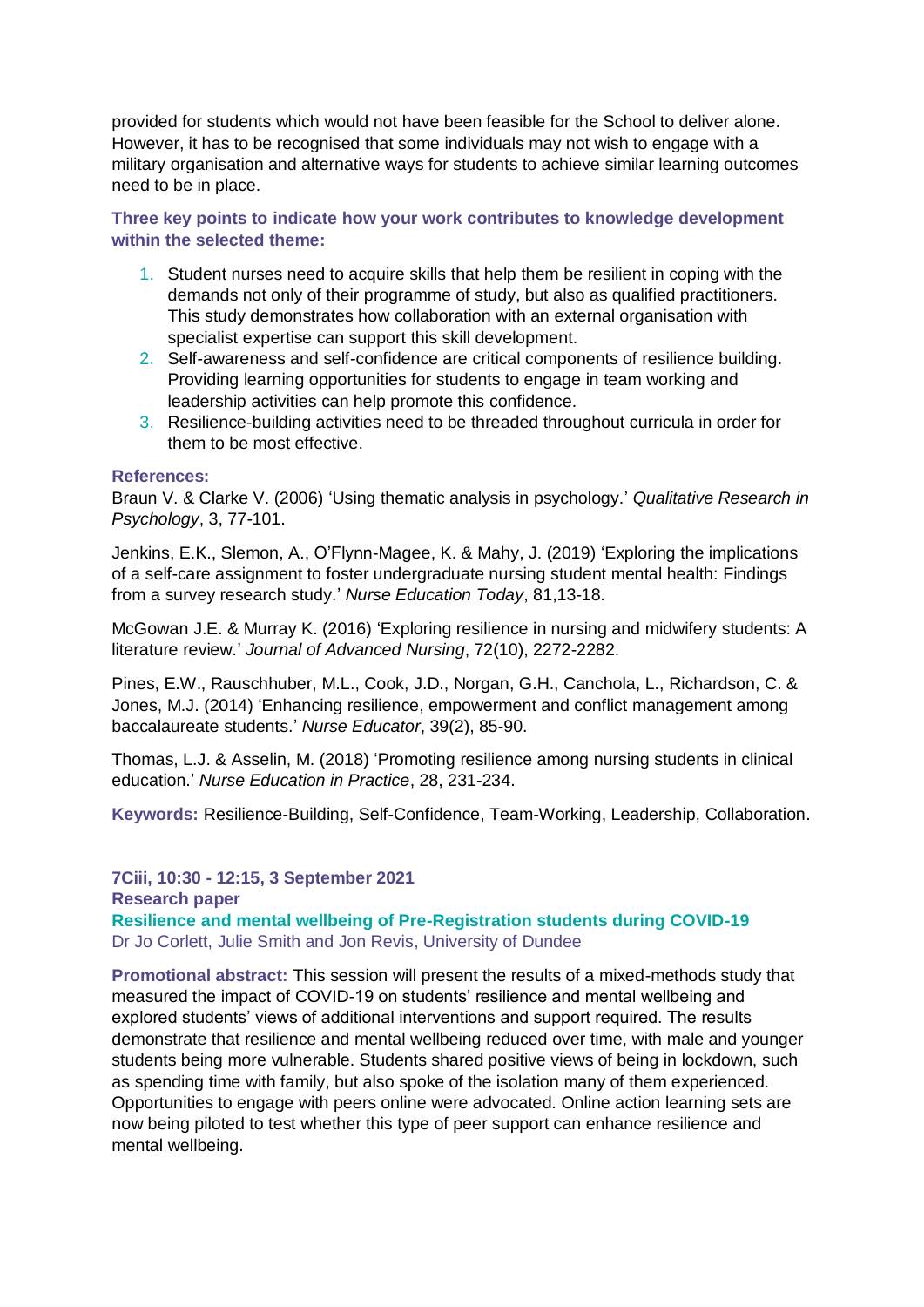**Background, including underpinning literature and, wherever possible, the** 

**international relevance of the research:** Nursing is a stressful occupation globally (Magtibay & Chesak, 2017), requiring practitioners to be resilient (Delgado *et al*., 2017). The COVID-19 pandemic is further impacting on the mental and emotional wellbeing of staff (Ford, 2020). In the UK second and third year Pre-Registration Nursing students had the opportunity to join the workforce in response to the crisis, but there are concerns about the impact on their wellbeing and resilience which nurse educationalists need to respond to and foster resilience skills in students (Thomas & Asselin, 2018).

#### **Aim(s) and/or research question(s)/research hypothesis(es):**

- 1. How resilient and mentally healthy are Pre-Registration students following the 18 weeks of paid employment in clinical practice or full-time online study at home during the first lockdown of the COVID-19 pandemic?
- 2. Are resilience and mental wellbeing being maintained over time?
- 3. Is there a correlation between students' reported mental wellbeing and resilience?
- 4. Are there any differences in resilience and mental wellbeing according to gender, campus, field of nursing or age of students?
- 5. What interventions or support mechanisms do students feel could help maintain their mental wellbeing and resilience?

**Research methodology/research design, any ethical issues, and methods of data collection and analysis:** Mixed methods were utilised to collect data from a second year cohort of Pre-Registration students. Resilience was measured using the Connor-Davidson Resilience Scale, and mental wellbeing was measured using the Edinburgh-Warwick Mental Wellbeing Scale, both validated tools with high internal consistency. Students completed an online survey composed of these tools at two points in time. Demographic data was also collected. Focus groups were used to explore students' views of additional interventions and support that would be beneficial. Quantitative data was analysed using maximal modelling and stepwise regression. Qualitative data was analysed using thematic analysis. The study was approved by the University's ethics committee.

#### **Key findings and recommendations:** Key Findings:

- Baseline levels (September 2020 on return from paid placement or online study) of reported resilience (n=111) are slightly lower than those reported in similar populations of university and Nursing students.
- Baseline levels of reported mental wellbeing (n=111) are "average" and similar to other populations of university and Nursing students.
- Overall there is no significant difference between September/October 2020 and December 2020/January 2021 in the resilience and mental wellbeing of the participants completing surveys 1 and/or 2 (n=111 for each survey).
- There is a highly significant decline in both resilience and mental wellbeing of the 37 students who completed both surveys.
- There is a strong positive correlation between reported levels of resilience and mental wellbeing.
- There is a significant difference in resilience and mental wellbeing according to gender, with males reporting lower levels of both.
- There is a significant difference in mental wellbeing according to age, with younger students (<20) reporting lower levels than older students (46-50).
- A few students had enjoyed the lockdown period, but most reported feelings of social isolation, anxiety and declining mental health.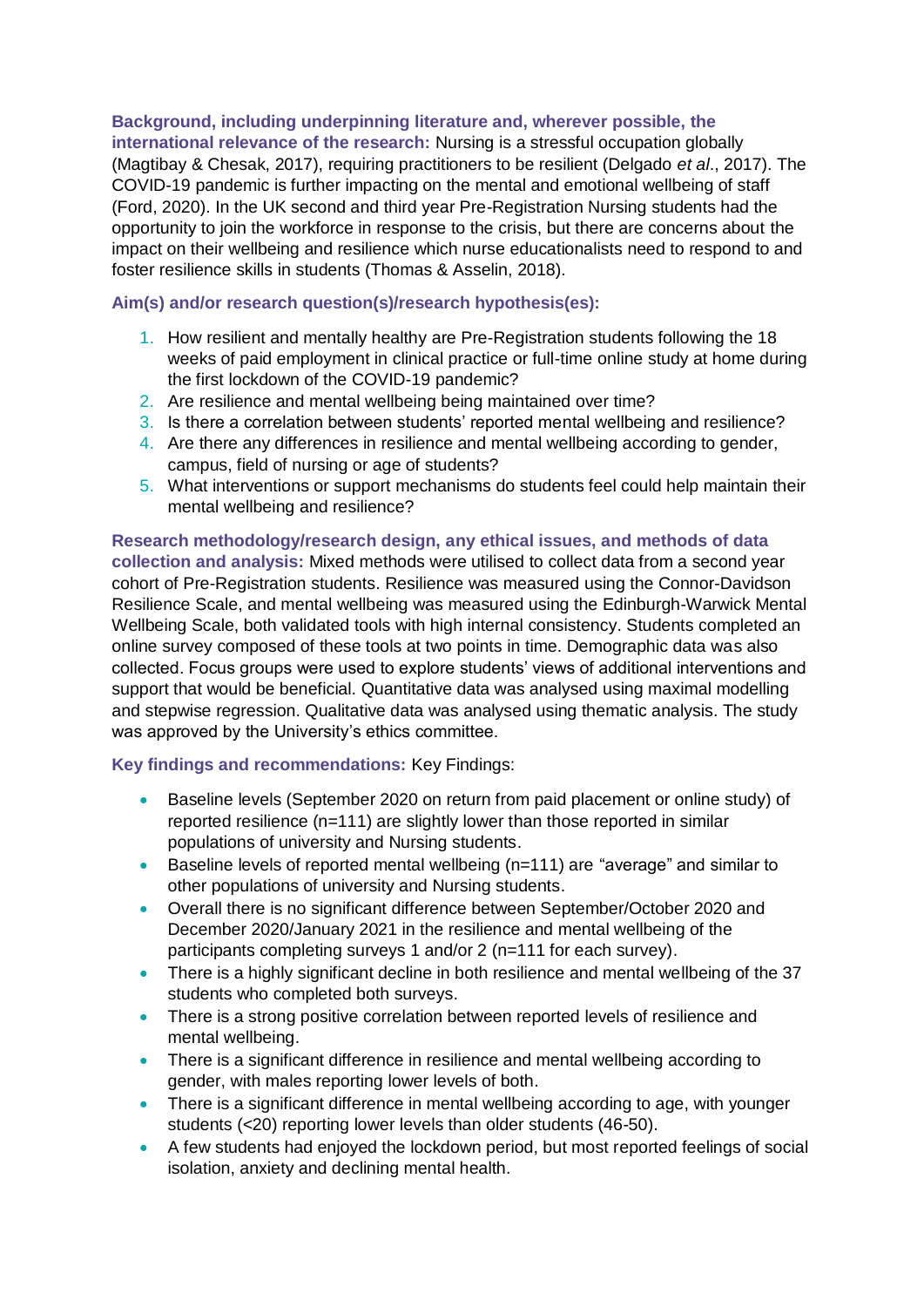Key Recommendations:

- Implementation of online action learning sets to promote socialisation and peer support.
- Interventions specifically aimed at male and younger students.

**Three key points to indicate how your work contributes to knowledge development within the selected theme:** This study adds to the growing evidence of the impact the COVID-19 pandemic is having on student nurses' mental wellbeing and resilience and specifically the vulnerability of male and younger students. Student feedback across the higher education sector in the UK during the COVID crisis has emphasised the isolation students are experiencing and pleas for more opportunities to engage with other students, both academically and informally. A recommendation from this study suggests a learning intervention that could help respond to this student feedback.

#### **References:**

Delgado, C., Upton, D., Ranse, K., Furness, T. & Foster, K. (2017) 'Nurses' resilience and the emotional labour of nursing work: An integrative review of empirical literature.' *International Journal of Nursing Studi*es, 70, 71-88.

Ford, S. (2020) 'Covid-19 – Negative impact on nurse mental health.' *Nursing Times*, 116(5) 6-7.

Matibay, D.L. & Chesak, S.S. (2017) 'Decreasing stress and burnout in nurses.' *The Journal of Nursing Administration,* 47(7/8), 391-395

Thomas, L.J. & Asselin, M. (2018) 'Promoting resilience among nursing students in clinical education.' *Nurse Education in Practice*, 28, 231-234

**Keywords:** COVID-19, Resilience, Mental Wellbeing, Student Nurses.

#### **7Civ, 10:30 - 12:15, 3 September 2021**

#### **Innovation paper**

#### **Developing and evaluating resilience characteristics of Healthcare students during a pandemic**

Dr Stuart Mackay, University of Liverpool

**Promotional abstract:** Healthcare students are required to learn in an increasingly stressful environment. Young peoples' reported mental health challenges have increased 10-fold in recent years. The need has never been greater for universities to develop resilience in students so they can flourish in the healthcare environment. The aim of this paper is to present data from a longitudinal study which described resilience training and evaluated its impact, alongside a pandemic, using questionnaires measuring resilience characteristics. Results and implications will be discussed.

**Background, context and evidence base for the innovation, including, where possible, its international relevance:** The NHS is struggling to cope with record demand and social care services are stretched to the limit (The King's Fund, 2017). This places huge pressure on the healthcare workforce, including students, many of whom are from the Z generation (born 1995-2010) and have certain characteristics. They require a work/life balance (Jones, Warren & Davies, 2015) and place great value on being supported and appreciated (Price Waterhouse Cooper, 2013). They also have mental health challenges with students entering higher education being five times more likely to disclose a mental health condition then ten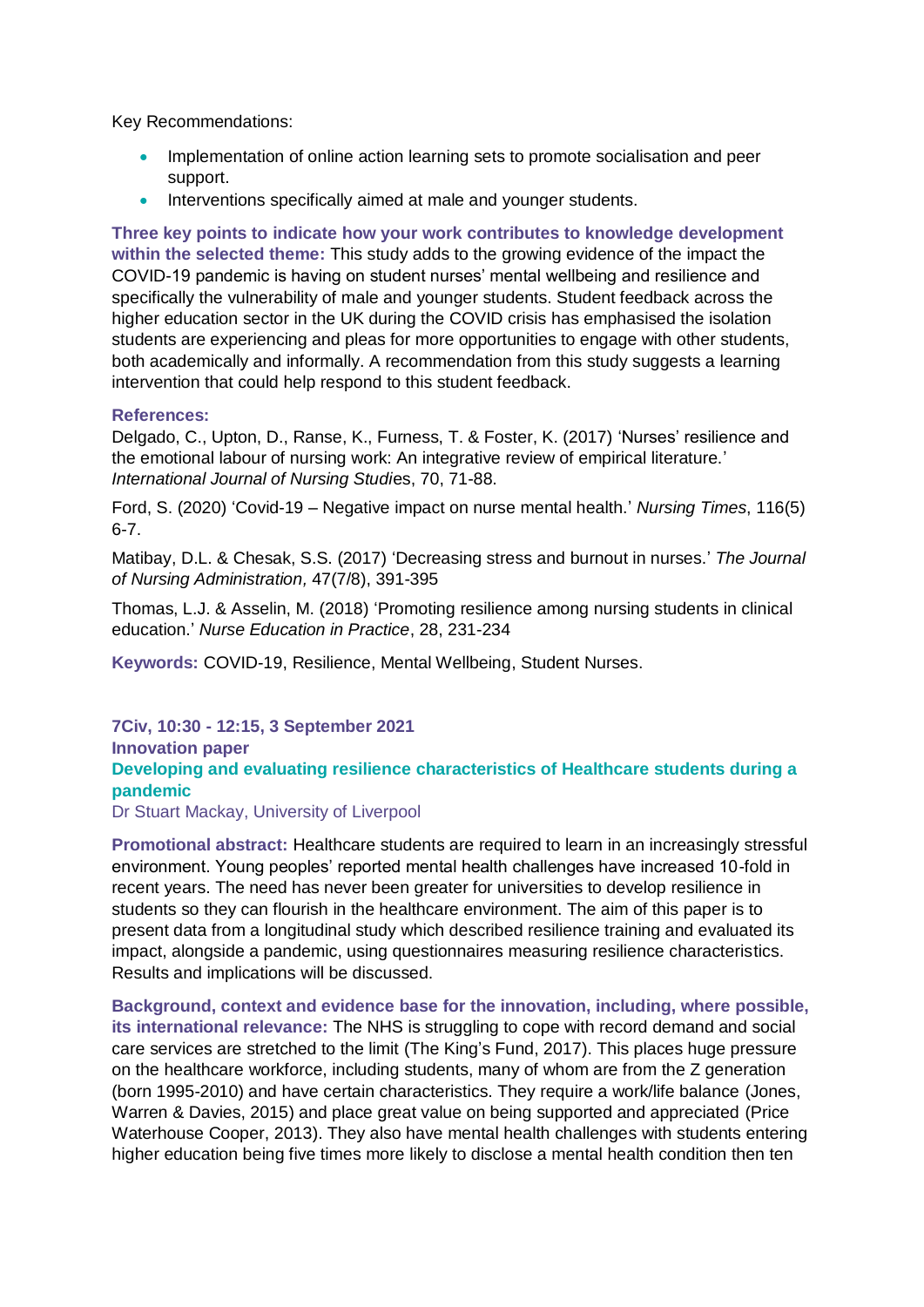years ago (Thorley, 2017). Therefore, the university developed a resilience training programme to promote resilience in Healthcare students.

**Aim/focus of the innovation:** The aim of the project was to provide a resilience training programme to promote resilience in the Healthcare students at the School of Health Sciences at the University of Liverpool. This included Diagnostic Radiography, Nursing, Occupational Therapy, Orthoptics, Physiotherapy and Radiotherapy students. There was reasonable evidence found (Rogers, 2016) for the resilience-enhancing effects of workshops and other interventions such as mindfulness, relaxation techniques, mentoring, resilience workshops, and inspirational talks.

**Implementation of the innovation:** A strategy decision was taken to combine the resilience training with the interprofessional learning programme delivered to all professions over the three years of their degree. The aim was to provide a supportive and educational environment to promote resilience in students. We provided small interprofessional interactive learning groups, who stayed together for the whole programme. Resilience programme topics included reflection, stress management, emotional intelligence, and sharing of challenging experiences. Students were also supported with personal tutors, and a self-referral counselling service. A range of optional activities were also offered e.g. relaxation techniques, mindfulness, psychological support services.

**Methods used to assess the innovation:** A longitudinal study explored changes in resilience characteristics over time. Four questionnaires were completed at the start of each year and the end of the third year. Ethical approval was obtained. Questionnaires used measures of Resilience (Davidson & Connor, 2018), Emotional Intelligence (Cooper & Petrides, 2010), Perceived Stress (Cohen, Kamarck & Mermelstein, 1983) and Well-being (Pontin *et al*., 2013). Data was analysed used paired sample T-Tests. An annual 'focus group' was planned to evaluate the student experience. Then the pandemic hit, and the methods had to be adapted. Only data at the start of year one and the start of year 3 was obtained. This is the data analysed and reported in this paper.

**Key findings:** Total number of students in cohort was 311. Response rate was Year 1, 84% (n=262), Year 3, 32% (n=129). Students scored lower in resilience initially (cf comparable group) Their resilience did not change over time. Wellbeing scores were initially higher than a comparable group and did not change over time. Perceived stress was reported as 'moderately stressed' initially and this did not change over time. Global emotional intelligence was initially high. This did not change over time but the EI subscales of 'selfcontrol' increased (p≤0.01) and 'sociability' decreased (p≤0.05). The implications of this data are discussed in the full paper.

**Three key points to indicate how your work contributes to knowledge development within the selected theme:** The study benchmarks and provides valuable data to show what happened when a resilience training programme and a pandemic occur at the same time. The expected changes did not materialise in the final resilience and wellbeing scores. It was anticipated that both would increase, and that perceived stress would reduce. The emotional intelligence scores were not anticipated to change as this measure is a trait EI measure. However, the changes resulted in students reporting higher self-control and lower sociability which might be an effect of the pandemic. Further research is needed to explore and explain this finding.